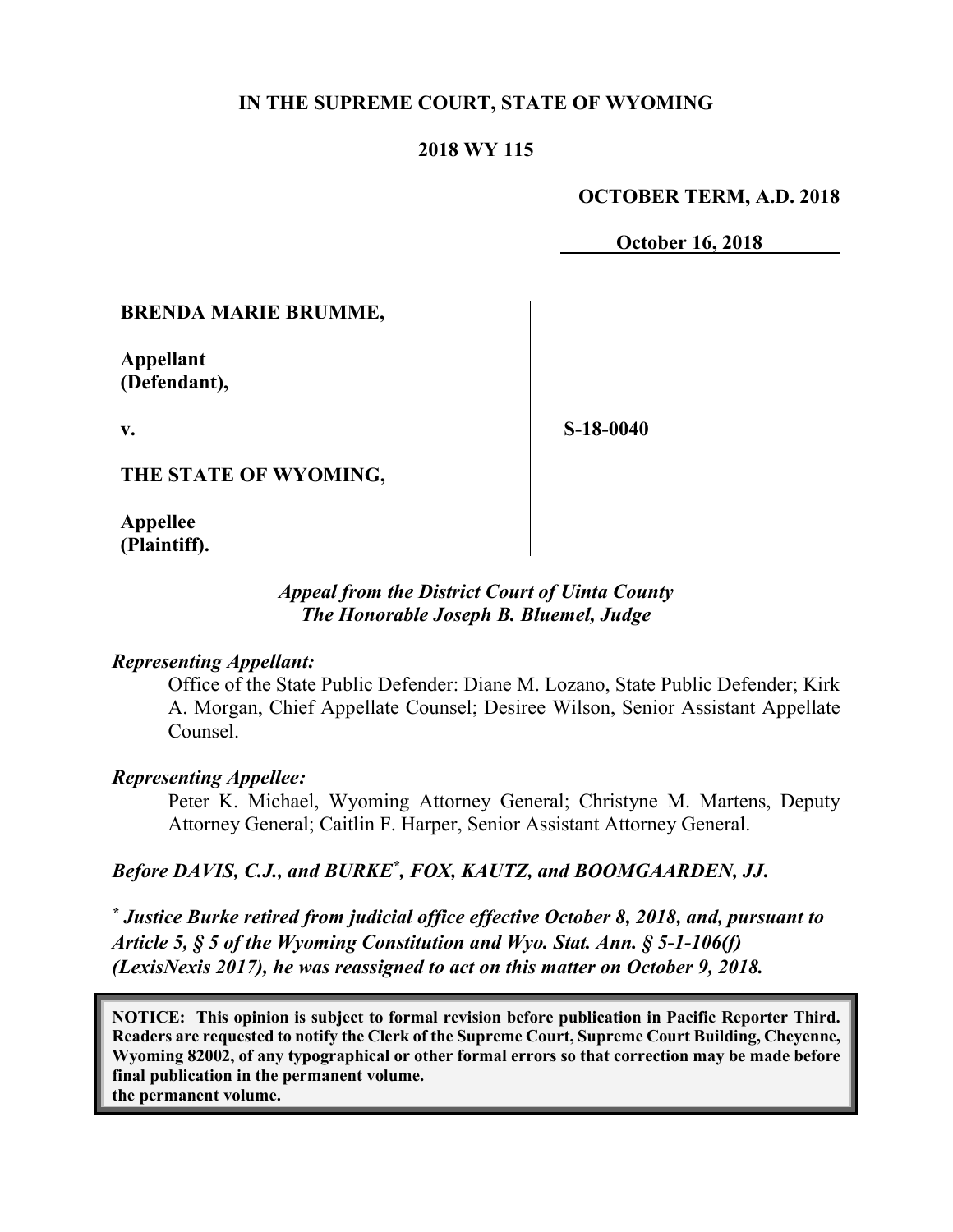### **BOOMGAARDEN, Justice.**

[¶1] Appellant, Brenda Marie Brumme, appeals from the district court's order revoking her probation and imposing the underlying sentences for her child endangerment and controlled substance convictions. We affirm.

### *ISSUES*

[¶2] Ms. Brumme presents three issues for our review:

1. Whether the district court abused its discretion by relying solely on hearsay evidence to find Ms. Brumme violated a condition of her probation on two occasions?

2. Whether the district court abused its discretion in finding Ms. Brumme violated a probation condition by failing to submit to a scheduled urinalysis when the violation was not proven by a preponderance of the evidence?

3. Whether the district court's finding that Ms. Brumme willfully violated a probation condition requiring her to report for a urinalysis test was clearly erroneous because there was no evidence of willfulness?

## *FACTS*

[¶3] In June 2017, Ms. Brumme entered into a plea agreement and pled guilty to two felonies: endangering children (controlled substance), a violation of Wyo. Stat. Ann. § 6-4- 405(b) and (c) (Lexis Nexis 2017), and possession of a controlled substance, a violation of Wyo. Stat. Ann. § 35-7-1031(c)(i)(C) and (c)(ii) (Lexis Nexis 2017). The district court deferred entering a judgment on Ms. Brumme's child endangerment charge under Wyo. Stat. Ann. § 7-13-301 and placed her on three years of supervised probation. On the possession charge, the district court imposed a sentence of not less than two, nor more than four years, which it suspended in favor of three years of supervised probation. The court ordered the probationary periods to be served concurrently.

[¶4] As a condition of probation, the district court noted Ms. Brumme's addiction to methamphetamine and required her participation in a treatment program. The court also mandated Ms. Brumme's compliance with the Wyoming Department of Corrections Probation and Parole Agreement, which, in relevant part, required Ms. Brumme to appear for appointments with her probation agent; report any changes to her address, phone number, and living arrangements within 24 hours; and submit to alcohol and drug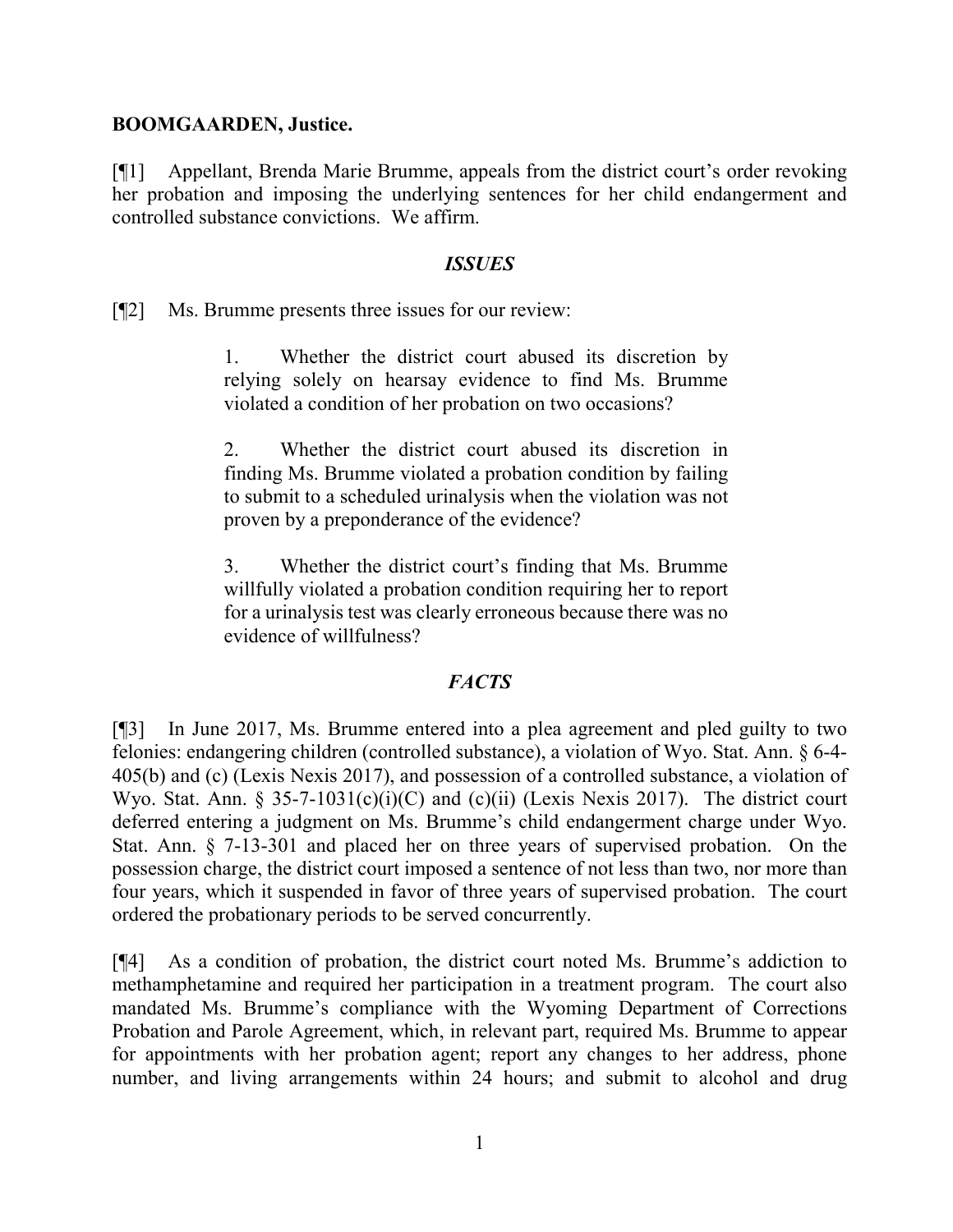screenings. The district court emphasized these requirements to Ms. Brumme during the sentencing hearing:

> **You'll not cancel any appointments related to supervision without the prior permission of your probation agent**. Those appointments include but are not limited to office meetings, counseling appointments, doctor[']s appointments, and appointments with Job Service. **And when I talk about not absconding from probation, that means that you'll sleep in the house that you tell your agent you'll sleep in**.

(Emphasis added.) The court's written judgment and sentence incorporated these terms.

[¶5] The State asked the district court to revoke Ms. Brumme's probation in September 2017, alleging three violations within two months of sentencing:

- On or about August 8, 2017, the Defendant was found to not be living at the address she provided to her Probation Agent.
- On or about August 18, 2017, the Defendant failed to attend an office visit for a urinalysis as previously scheduled.
- On or about August 21, 2017, the Defendant was found to not be living at the new address she had provided to her Probation Agent.

The district court held an initial probation revocation proceeding on October 17, 2017. Ms. Brumme denied the allegations and the district court set an adjudicatory hearing for the following week.

[¶6] During the adjudicatory hearing, the State called Ms. Brumme's probation officer, Agent Hatch, as its sole witness. Agent Hatch testified that when Ms. Brumme registered for probation in July 2017, she informed his office she lived with her sister, Ms. Hutcherson, and provided her sister's address and phone number as her contact information. After Ms. Brumme missed a scheduled appointment on August 8, 2017, Agent Hatch attempted to locate Ms. Brumme at her sister's home. Ms. Brumme was not at the residence when Agent Hatch arrived. Over a hearsay objection overruled by the district court, Agent Hatch testified "Ms. Hutcherson told me that since she was a foster parent, that M[s]. Brumme was never allowed to live there [nor] did she ever live there." Ms. Brumme called Agent Hatch later that day. Agent Hatch informed her of his visit to her sister's house and inquired about her living situation. Ms. Brumme provided an updated address and stated she lived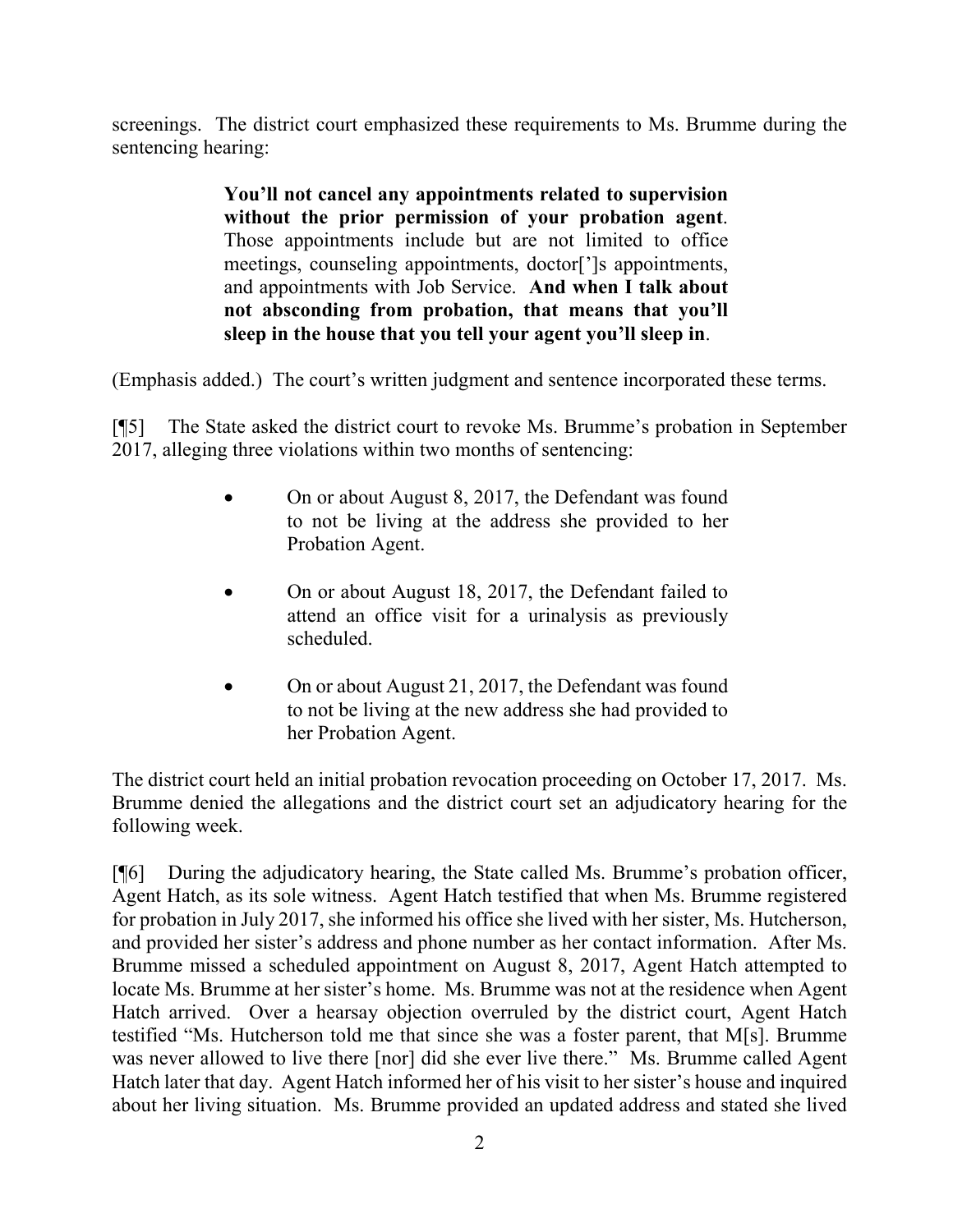with her cousin on Grass Valley. Agent Hatch rescheduled Ms. Brumme's appointment for August 17, 2017.

[¶7] Ms. Brumme appeared for her appointment in Evanston on August 17, 2017, but the urinalysis could not be performed because a female probation officer was not available. Agent Hatch verbally instructed Ms. Brumme to report back at 8:00 a.m. the next morning. Agent Hatch confirmed he attempted to contact Ms. Brumme after she failed to report back as directed by going to the Grass Valley address she previously provided. Ms. Brumme was not at the residence when he arrived. Over another hearsay objection, Agent Hatch testified that Ms. Brumme's cousin stated Ms. Brumme did not live at that address. The district court overruled the objection, finding the testimony was probative, trustworthy, and credible and, thus, admissible.

[¶8] Defense counsel called Adam Rhodes, Ms. Brumme's significant other, as her sole witness. Mr. Rhodes testified that on August 18, 2017, he went to work and took the "only car [they] had." He also testified that Ms. Brumme was "really mad" at him for leaving her without a vehicle that day.

[¶9] Defense counsel argued in closing that the State failed to establish the terms of probation purportedly violated and, in any event, the State's evidence did not support revocation because it was based solely on hearsay. Defense counsel further argued Ms. Brumme missed her scheduled urinalysis because she lacked transportation. The district court took judicial notice of Ms. Brumme's probation conditions and determined Ms. Brumme violated her probation as to each of the State's allegations.

[¶10] After hearing from counsel and Ms. Brumme at the disposition hearing, the district court remarked it provided Ms. Brumme "three bites out of the apple" and yet she still refused to take responsibility for her underlying criminal actions and she had not enrolled in, much less successfully completed, the requisite treatment course for her substance abuse issues as previously ordered. The court also noted Ms. Brumme failed to take responsibility for misleading her probation agent about her living arrangements, instead blaming her failure to provide accurate addresses on her family members. The district court revoked its prior order deferring judgment on Ms. Brumme's child endangerment charge and revoked probation on the possession charge. The court imposed the underlying sentences on each charge and ordered the sentences to run concurrently, with credit for seventy-nine days served. This appeal followed.

# *STANDARD OF REVIEW*

[¶11] We review probation revocation proceedings under an abuse of discretion standard. *Forbes v. State*, 2009 WY 146, ¶ 6, 220 P.3d 510, 512 (Wyo. 2009) (citation omitted). "A district court's decision to revoke probation and impose a sentence is discretionary and will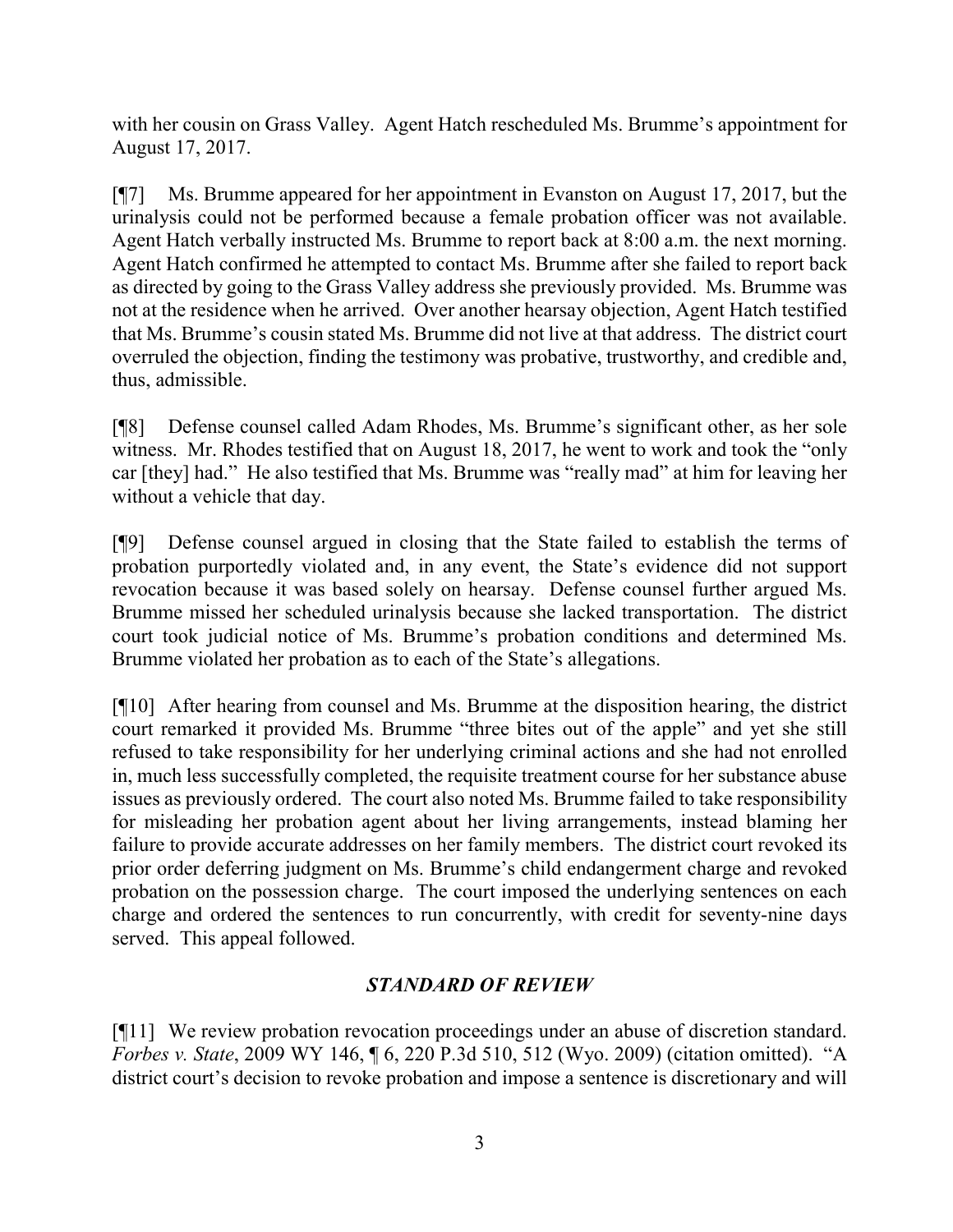not be disturbed unless the record demonstrates a clear abuse of discretion." *Id.* ¶ 6, 220 P.3d at 512-13 (citation omitted).

> Although the district court's decision must be based upon verified facts and the defendant must be afforded due process, all that is necessary to uphold a district court's decision to revoke probation is evidence that it made a conscientious judgment, after hearing the facts, that the defendant willfully violated a condition of his probation.

*Miller v. State*, 2015 WY 72, ¶ 10, 350 P.3d 742, 745 (Wyo. 2015) (citations omitted). We view the evidence in the light most favorable to the district court's determination and uphold its factual findings unless they are clearly erroneous "[b]ecause the trial court heard and weighed the evidence, assessed witness credibility, and **made the necessary inferences and deductions from the evidence.** . . ." *Id.*  $\parallel$  11, 350 P.3d at 746 (citations omitted) (emphasis added).

# *DISCUSSION*

[¶12] Probation revocation proceedings are governed by W.R.Cr.P. 39 and consist of two parts – the adjudicatory phase and the dispositional phase. *Forbes*, ¶ 7, 220 P.3d at 513 (citation omitted). At the adjudicatory phase, the district court applies a preponderance of the evidence standard to determine whether the probationer violated a condition of probation. *Id.* (citation omitted). On finding a violation, the district court uses the dispositional phase to deliberate on the reasons for the conditions and the circumstances surrounding the violation to determine the appropriate consequences. *Id.* (citation omitted). Ordinarily, revocation is justified only when the violation was willful, a determination the court makes during the dispositional phase*. Id.*¶ 8, 220 P.3d at 513 (citations omitted); *Edrington v. State*, 2008 WY 70, ¶ 7, 185 P.3d 1264, 1267 (Wyo. 2008) (citation omitted).

## **I. Violation for Failure to Provide Current, Valid Addresses**

[¶13] Ms. Brumme asserts the district court abused its discretion when it determined she violated her probation on August 8, 2017, and on August 21, 2017, by failing to provide current, valid addresses to her probation officer. She contends the State failed to present any non-hearsay evidence to prove a violation occurred and, thus, the district court erred by relying solely on hearsay testimony in making its determination. Ms. Brumme does not challenge the district court's decision to admit the hearsay testimony, but instead asserts the district court should have concluded the State failed to meet its burden of proof.

[¶14] The Wyoming Rules of Evidence apply during the adjudicative phase of probation revocation hearings, except hearsay that is "is probative, trustworthy and credible may be received into evidence." W.R.Cr.P. 39(a)(5)(B). Notably, however, a court may not revoke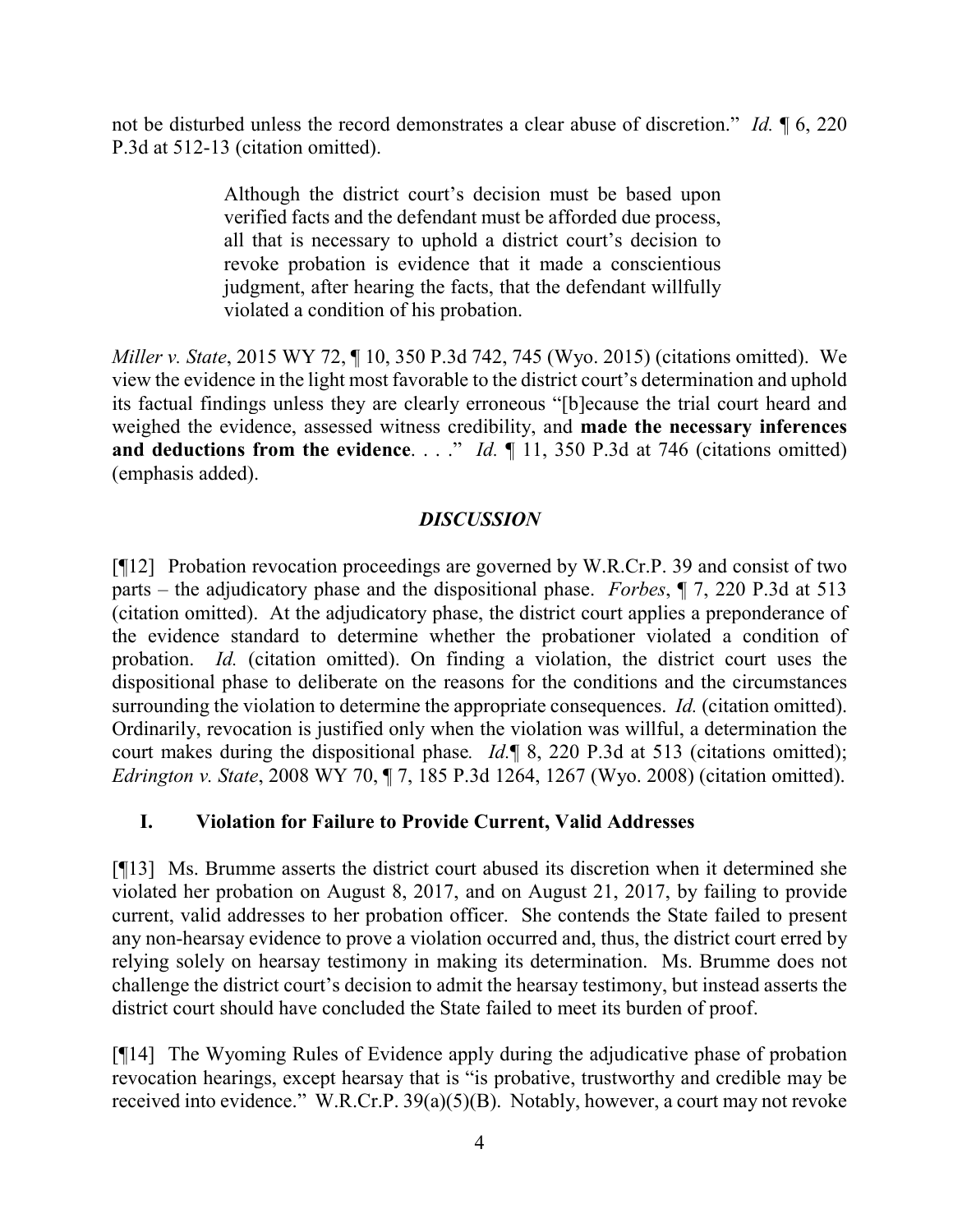probation **solely** on the basis of hearsay. *Robinson v. State*, 2016 WY 90, ¶ 38, 378 P.3d 599, 609-10 (Wyo. 2016) (emphasis added). The record here does not support Ms. Brumme's assertions that the district court ran afoul of *Robinson*.

[¶15] When viewed in the light most favorable to the district court, the record contains sufficient, corroborating non-hearsay evidence to support the district court's finding that Ms. Brumme violated her probation by failing to provide current, valid addresses. *Robinson*, ¶ 39, 378 P.3d at 610 (explaining the record contained direct evidence of noncompliance in addition to the court's reliance on a hearsay statement). Although Agent Hatch testified that Ms. Brumme's sister informed him that she did not live with her and that she had never lived with her, this hearsay testimony was not the only testimony Agent Hatch offered. He also testified that Ms. Brumme was not at her sister's residence when he arrived on August 8, 2017, and Ms. Brumme provided a new address after he inquired about her living arrangements. This undisputed testimony does not constitute hearsay.

[¶16] Agent Hatch also testified that Ms. Brumme was not at her cousin's residence on August 21, 2017, in corroboration of the hearsay statements of Ms. Brumme's cousin, who further informed Agent Hatch that Ms. Brumme did not live with her. Mr. Rhodes also testified that Ms. Brumme was "really mad" he took their only vehicle to work with him on the day of her scheduled appointment with Agent Hatch. The district court could reasonably infer from Mr. Rhodes' testimony that Ms. Brumme was living with him. [1](#page-5-0)

[¶17] Agent Hatch's undisputed non-hearsay testimony, coupled with the testimony of Mr. Rhodes and Agent Hatch's hearsay statements the district court found to be probative, trustworthy, and credible, more than support the district court's determination that Ms. Brumme violated a condition of her probation by failing to accurately inform her probation officer of her living arrangements. The district court did not abuse its discretion.

<span id="page-5-0"></span> $1$  Ms. Brumme also testified under oath during the initial probation revocation hearing that she resided with her boyfriend, although the timeframe was unclear:

THE COURT: . . . Where are you living if you make bond? MS. BRUMME: It's in Mountain View. I don't know the -- for sure the address because I was in the process -- actually, when I was arrested, I was in the process of getting a new house. THE COURT: Who were you going to rent from? MS. BRUMME: Their name is Andy and Nina Hart [*sic*]. THE COURT: Who else would live there with you? MS. BRUMME: It would be me and my boyfriend. THE COURT: Who is your boyfriend? MS. BRUMME: Adam Rhodes.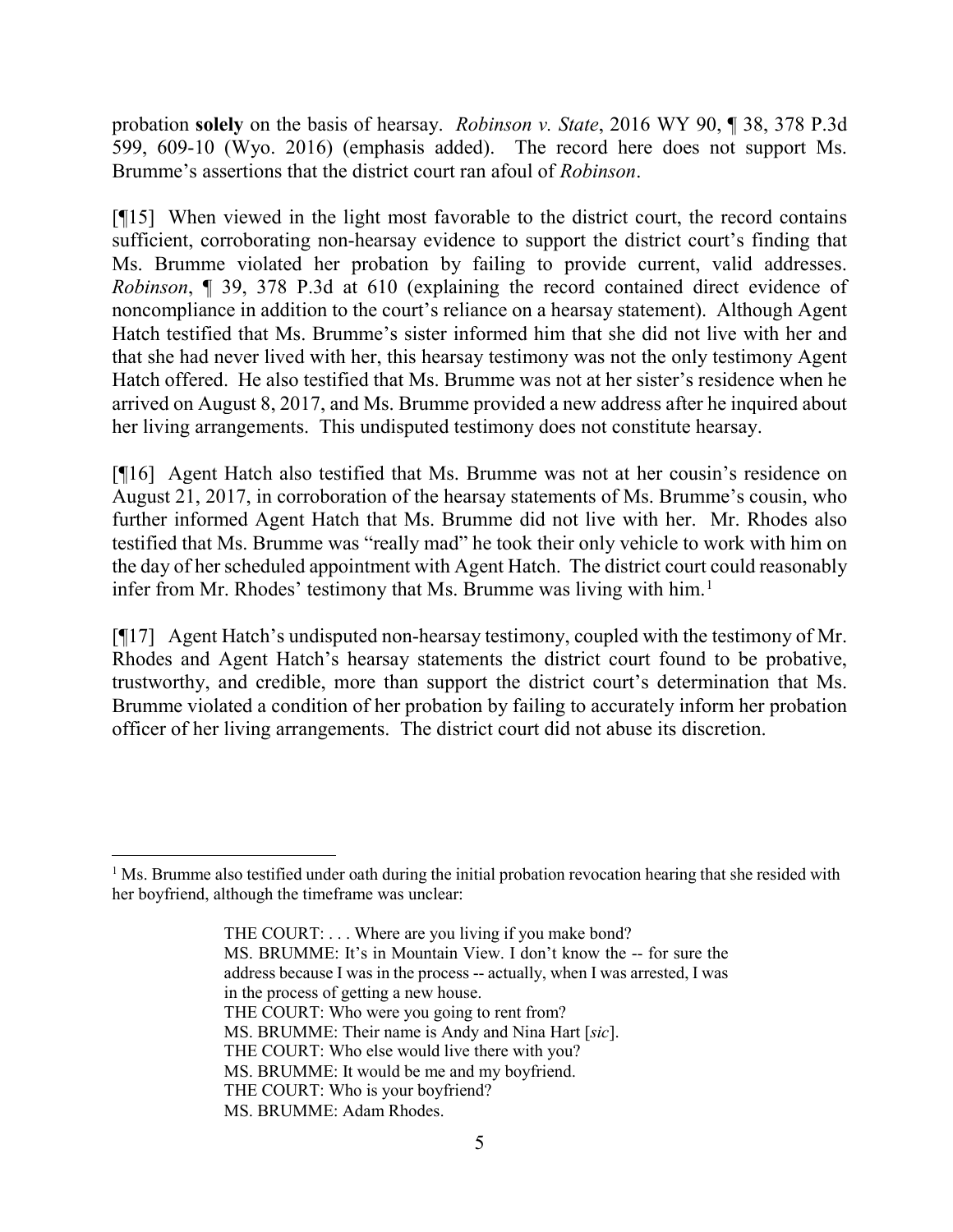## **II. Willful Violation of Probation for Missed Urinalysis**

[¶18] Ms. Brumme's remaining two issues are interrelated and we consider them together. Ms. Brumme first asserts the record lacks any "affirmative evidence" that she missed a scheduled urinalysis on August 18, 2017. She also asserts that even if sufficient evidence exists to prove she missed the appointment, the violation was not willful. We disagree.

[¶19] Ms. Brumme argues that Agent Hatch never testified she missed the appointment, but rather, that fact was improperly implied in the prosecutor's question. The prosecutor asked, "Did you attempt to reschedule or contact her after she failed to attend the UA you had directed?" Agent Hatch replied, "Yes," and described that he did so by going to the address Ms. Brumme provided him.

[¶20] In support of her argument, Ms. Brumme relies on Instruction 1.01 of the Wyoming Criminal Pattern Jury Instructions, which provides:

> If any counsel suggests by any of his questions that certain hinted facts are or are not true, you must disregard any such suggestion and must not draw any inference from it. As to any statement made by counsel in your presence concerning the facts of the case, you must not regard such a statement as evidence.

W.C.P.J.I. 1.01. Ms. Brumme concedes the pattern instruction is not "directly applicable." We conclude the pattern instruction is not applicable at all. The district court, in the context of deciding whether a probation violation occurred, is permitted to consider the attorneys' questions to the extent they supply meaning to the witnesses' answer (*see Jensen v. State*, 2005 WY 85, ¶ 19, 116 P.3d 1088, 1095 (Wyo. 2005); *Rubio v. State*, 939 P.2d 238, 245 (Wyo. 1997)); make the necessary inferences and deductions from the evidence (*see Miller*, ¶ 11, 350 P.3d at 746); and exercise sound discretion in determining whether probation should be revoked based on a preponderance of the evidence (*see Forbes*, ¶¶ 6-7, 220 P.3d at 512-13; W.R.Cr.P. 39(a)(5)). Probation revocation does not require proof beyond a reasonable doubt. *Minchew v. State*, 685 P.2d 30, 32 (Wyo. 1984) (citations omitted).

> A probation revocation hearing is not a trial on a new criminal charge. It is simply an extension of the sentencing procedure resulting from conviction of the basic charge, coupled with the requirement that the probationer be afforded due process of law before being deprived of the conditional right to liberty granted by probation.

*Id.* at 31.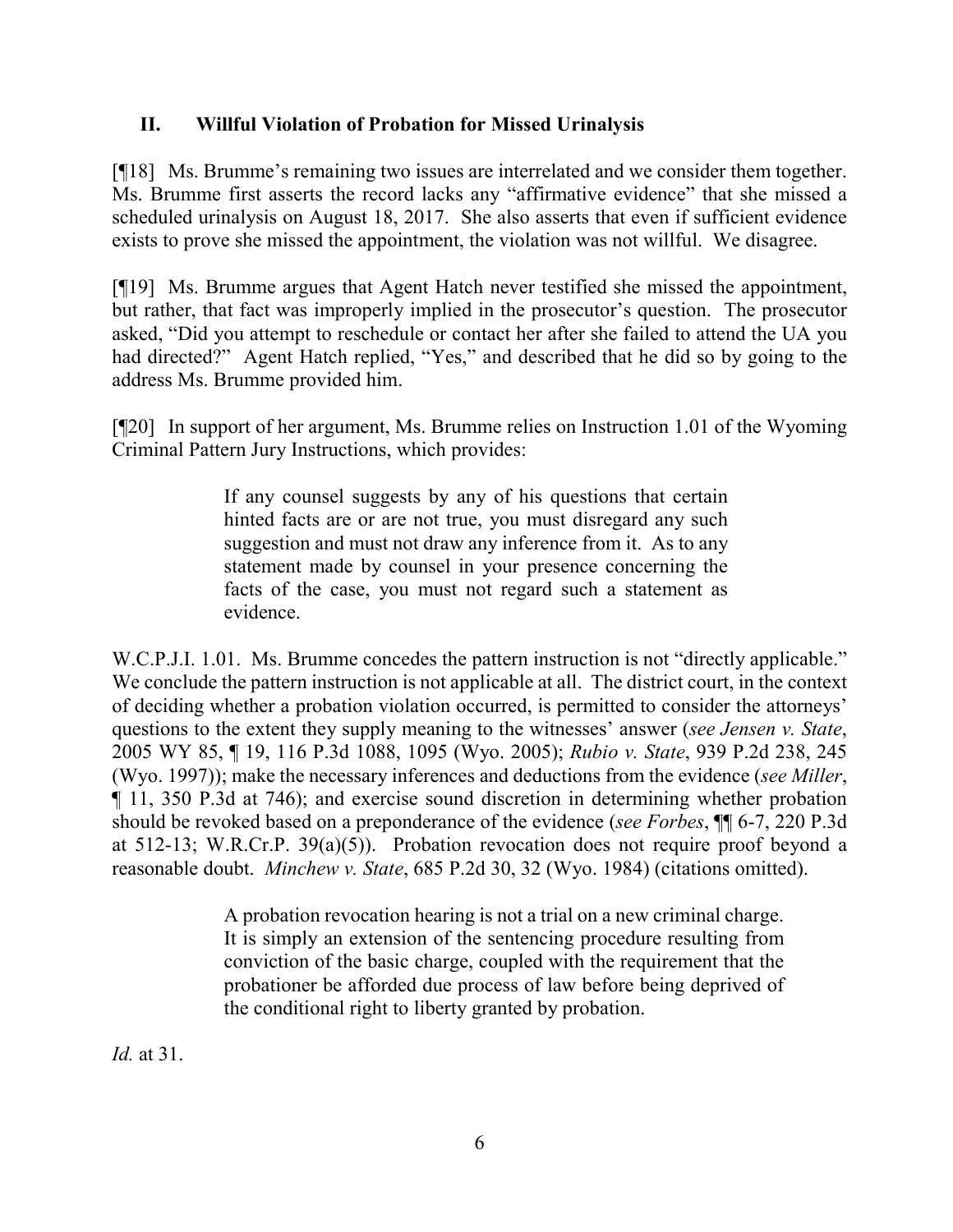[¶21] Furthermore, Ms. Brumme cites no legal authority to support her assertion that the State is required to present affirmative evidence to meet its burden of proof that a violation of a probation condition occurred. Wyoming Rules of Criminal Procedure 39(a)(5) requires the State to prove a violation occurred by a preponderance of the evidence. The State may meet its burden through reasonable inferences drawn from indirect or circumstantial evidence. *See, e.g.*, *John Q. Hammons Inc. v. Poletis*, 954 P.2d 1353, 1356 (Wyo. 1998) (citing *Blakely v. State*, 542 P.2d 857, 863 (Wyo. 1975) (defining indirect or circumstantial evidence as "proof of facts or circumstances from which the existence or non-existence of other facts may reasonably be inferred")); *see also*, *Rawle v. State*, 2007 WY 59, ¶ 28, 155 P.3d 1024, 1031 (Wyo. 2007) (explaining that the law does not distinguish between direct and circumstantial evidence). "A reasonable inference, like the facts or circumstances on which the inference is based, is competent evidence and is not a mere presumption or guess." *John Q. Hammons Inc.*, 954 P.2d at 1356 (citations omitted).

[¶22] Agent Hatch testified on direct examination:

- Q. And when was she rescheduled to come in?
- A. August 17, 2017.
- Q. Did she attend on that day?
- A. She did.

Q. Did you make any recommend – requirements of her, provide any instructions to her to – at the time of that appointment?

A. Yes, I instructed her to come back the next day at 8:00 a.m. for a urinalysis test.

- Q. Why didn't you UA her on August 17?
- A. I had no one available to do so.
- Q. No female in your office?
- A. No female in the office.

Q. And how did you inform her that she was required to come in on August 18?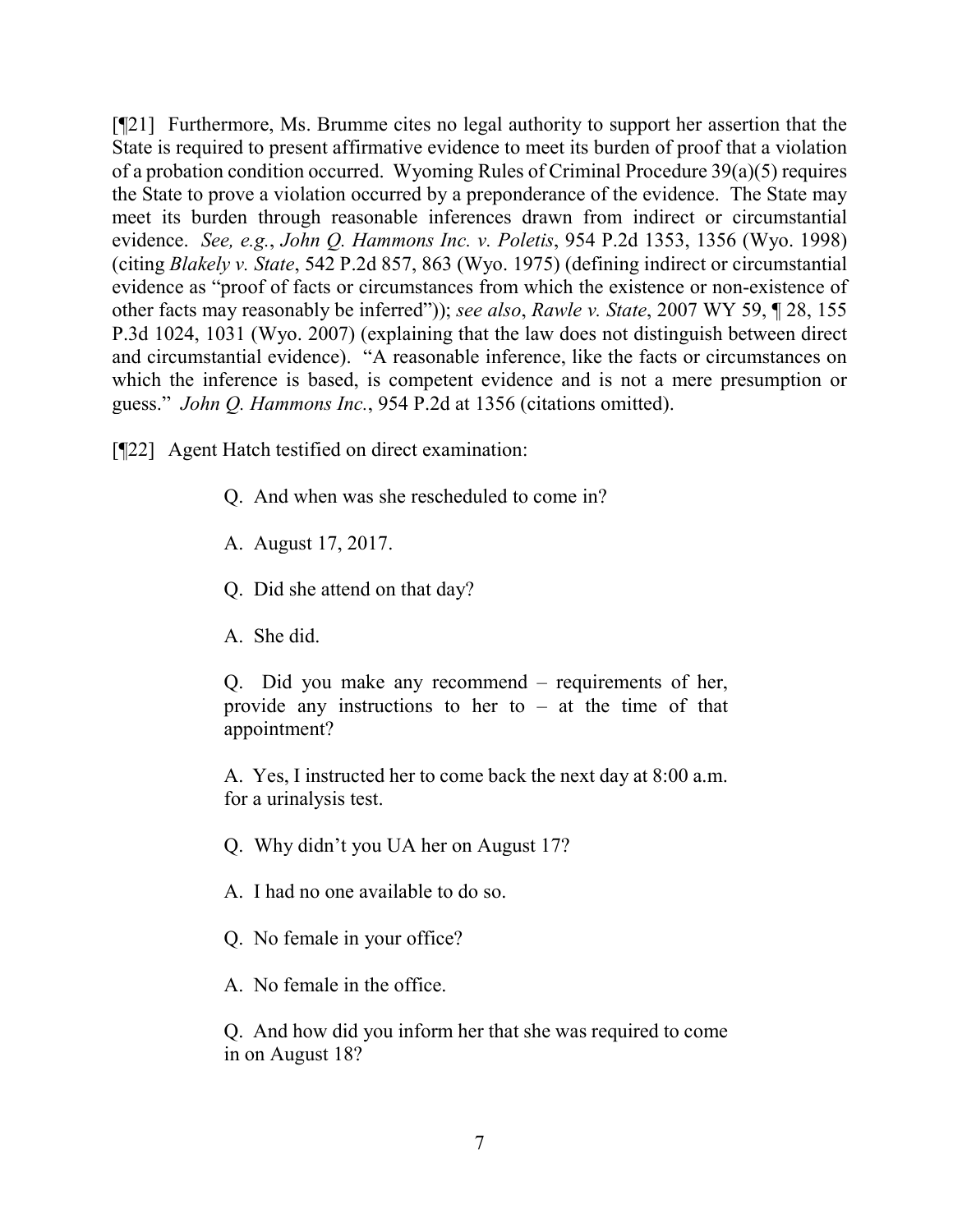A. I verbally instructed her to come in August – the next morning,  $8:00$  a.m., for a urinalysis.

. . .

Q. Did you attempt to reschedule or contact her after she failed to attend the UA you had directed?

A. Yes.

Defense counsel called Mr. Rhodes to the stand, who offered the following testimony:

Q. Do you know Brenda Brumme?

A. Yes, sir.

Q. How do you know her?

A. Me and Brenda have been in a relationship the last three years.

# **Q. On August 18, 2017, did Ms. Brumme – do you know if Ms. Brumme had a vehicle that day?**

## **A. I know she was really mad at me because I went to work and took the only car we had but, no, she didn't.**

Q. Okay. So you do know that. Okay. Where was the vehicle on that day?

A. In Mountain View, Wyoming, at the job site.

(Emphasis added.) The testimony of Agent Hatch and Mr. Rhodes provide competent evidence to support the district court's finding that Ms. Brumme violated a condition of her probation by failing to appear for her scheduled urinalysis appointment.

[¶23] We next review the district court's determination that Ms. Brumme willfully violated her probation. Whether a probation violation was willful is a question of fact, and we will not disturb the district court's determination unless such determination is clearly erroneous. *Robinson*, 145, 378 P.3d at 611. For purposes of probation revocation, "willful" means "intentionally, knowingly, purposely, voluntarily, consciously, deliberately, and without justifiable excuse, as distinguished from carelessly, inadvertently, accidentally, negligently, heedlessly or thoughtlessly." *Forbes*, ¶ 8, 220 P.3d at 513 (citations omitted). "Willfulness"